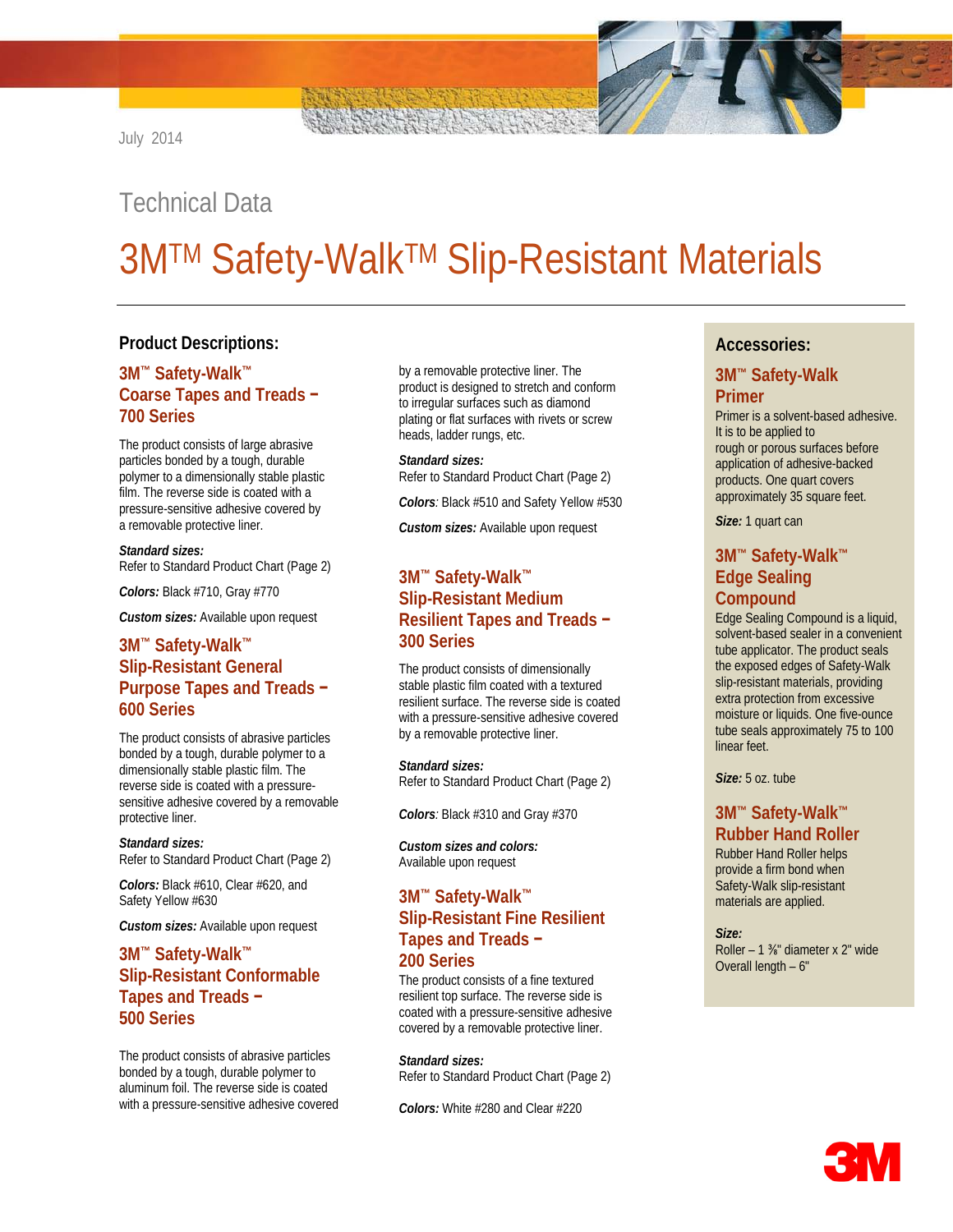# **Standard Product Chart**

# **3M™ Safety-Walk™ Slip-Resistant Tapes and Treads Standard Sizes and Colors**

|                                     | Coarse<br>700 Series |              | <b>General Purpose</b><br>600 Series |                          | Conformable<br>500 Series |                      | <b>Medium Resilient</b><br>300 Series |                      | <b>Fine Resilient</b><br>200 Series |               |               |
|-------------------------------------|----------------------|--------------|--------------------------------------|--------------------------|---------------------------|----------------------|---------------------------------------|----------------------|-------------------------------------|---------------|---------------|
| <b>Size</b>                         | <b>Black</b><br>#710 | Gray<br>#770 | <b>Black</b><br>#610                 | Safety<br>Yellow<br>#630 | Clear<br>#620             | <b>Black</b><br>#510 | Safety<br>Yellow<br>#530              | <b>Black</b><br>#310 | Gray<br>#370                        | White<br>#280 | Clear<br>#220 |
| 3/4" x 24"                          |                      |              | X                                    |                          |                           |                      |                                       |                      |                                     |               |               |
| $5\frac{1}{2}$ " x $5\frac{1}{2}$ " |                      |              | Χ                                    |                          |                           |                      |                                       |                      |                                     |               |               |
| 6" x 24"                            | X                    |              | Χ                                    |                          |                           | X                    |                                       | X                    |                                     |               |               |
| 4" x 30'                            | X                    |              |                                      |                          |                           |                      |                                       |                      |                                     |               |               |
| 6" x 30'                            | $\mathsf X$          |              |                                      |                          |                           |                      |                                       |                      |                                     |               |               |
| 24" x 30'                           | $\sf X$              | $\mathsf X$  |                                      |                          |                           |                      |                                       |                      |                                     |               |               |
| 3/4" x 60"                          |                      |              | X                                    |                          |                           |                      |                                       |                      |                                     |               |               |
| $1" \times 60'$                     |                      |              | Χ                                    | X                        | Χ                         |                      |                                       | X                    | X                                   | $\sf X$       | $\sf X$       |
| $2" \times 60"$                     |                      |              | X                                    | X                        | X                         | X                    | Χ                                     | Χ                    | X                                   | X             | X             |
| 4" x 60'                            |                      |              | X                                    | X                        | X                         | X                    | $\sf X$                               | X                    | X                                   | Χ             |               |
| 6" x 60'                            |                      |              | Χ                                    |                          |                           | Χ                    | Χ                                     | X                    | X                                   | Χ             |               |
| 12" x 60'                           |                      |              | $\mathsf X$                          |                          |                           | $\sf X$              |                                       | X                    | X                                   | X             | X             |
| 18" x 60'                           |                      |              | Χ                                    |                          |                           | Χ                    |                                       | $\mathsf X$          | Χ                                   |               |               |
| 24" x 60'                           |                      |              | χ                                    |                          |                           | $\mathsf X$          |                                       | Χ                    | X                                   |               |               |
| 36" x 60'                           |                      |              | X                                    |                          |                           |                      |                                       | Χ                    | $\sf X$                             |               |               |
| 48" x 60'                           |                      |              | Χ                                    |                          |                           |                      |                                       | $\mathsf X$          |                                     |               |               |

Custom sizes available upon request for all materials.

Custom colors available upon request for Medium Resilient materials.

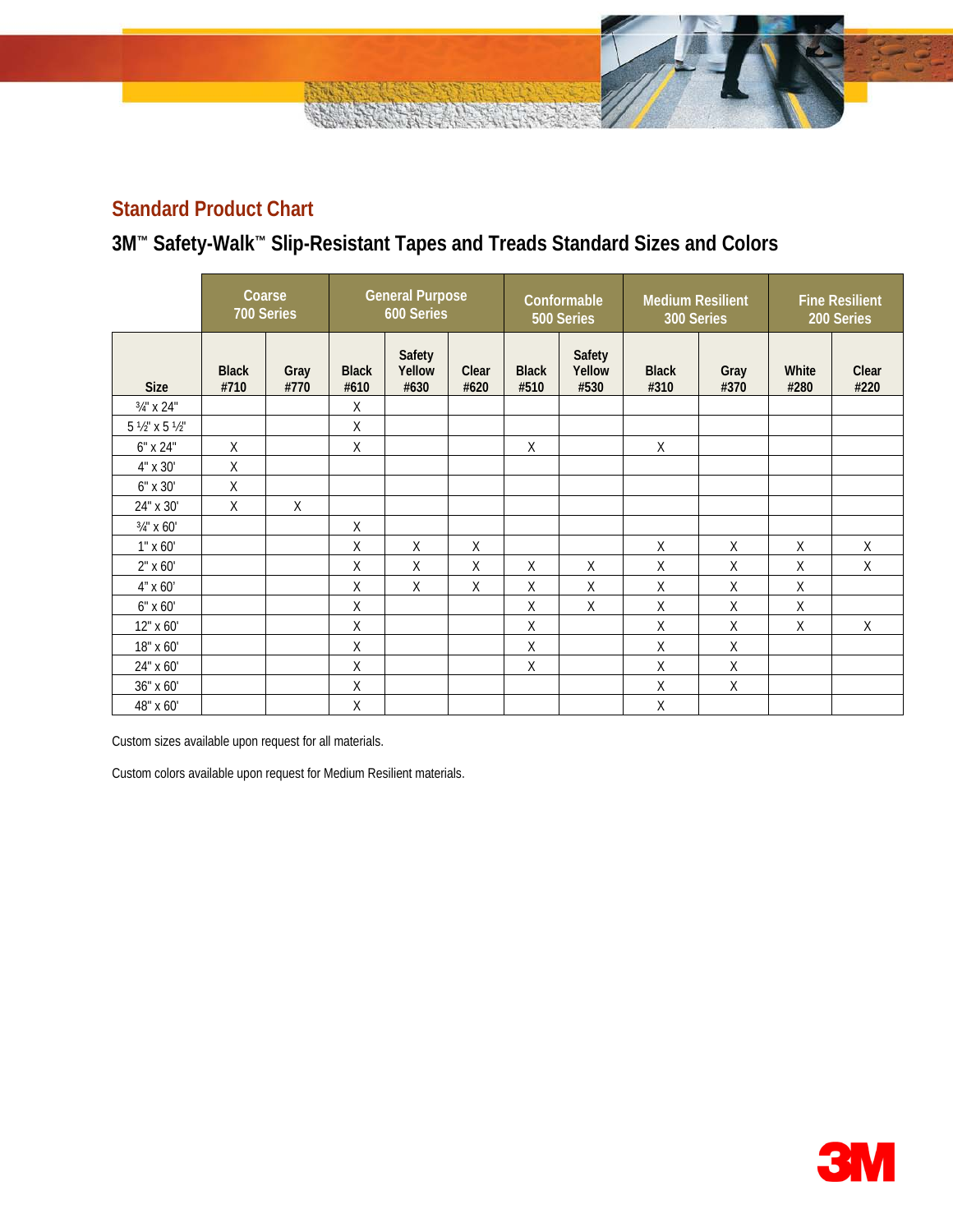# Product Selection Guide

|                              |                                                     | Type of 3M™ Safety-Walk™ Slip-Resistant Tapes and Treads |                           |                                       |                                     |
|------------------------------|-----------------------------------------------------|----------------------------------------------------------|---------------------------|---------------------------------------|-------------------------------------|
| <b>Applications</b>          | Coarse<br>700 Series                                | <b>General Purpose</b><br>600 Series                     | Conformable<br>500 Series | <b>Medium Resilient</b><br>300 Series | <b>Fine Resilient</b><br>200 Series |
| Farm Machinery               | $\mathsf X$                                         | $\sf X$                                                  | $\overline{0}$            |                                       |                                     |
| Construction equipment       |                                                     |                                                          |                           |                                       |                                     |
| Forklifts                    | Χ                                                   | $\mathsf X$                                              | 0                         |                                       |                                     |
| Cherry pickers               |                                                     |                                                          |                           |                                       |                                     |
| Steps, stairs, and platforms |                                                     | $\mathsf X$                                              | $\boldsymbol{0}$          |                                       |                                     |
| Recreational vehicles        |                                                     |                                                          |                           |                                       |                                     |
| Snowmobiles                  |                                                     |                                                          |                           |                                       |                                     |
| ATVs                         | $\sf X$                                             | $\mathsf X$                                              | $\boldsymbol{0}$          |                                       |                                     |
| Garden tractors              |                                                     |                                                          |                           |                                       |                                     |
| Lawn mowers                  |                                                     |                                                          |                           |                                       |                                     |
| Wet & oily areas             | $\overline{X}$                                      | $\overline{X}$                                           | $\mathbf 0$               |                                       |                                     |
| Loading docks                |                                                     |                                                          |                           |                                       |                                     |
| Cold storage                 | $\mathsf{X}% _{0}^{\prime}=\mathsf{X}_{0}^{\prime}$ | $\mathsf X$                                              | $\boldsymbol{0}$          |                                       |                                     |
| Catwalks                     |                                                     |                                                          |                           |                                       |                                     |
| Platforms/ramps              |                                                     |                                                          |                           |                                       |                                     |
| Ladders                      |                                                     |                                                          |                           |                                       |                                     |
| Step stools                  |                                                     | $\mathsf X$                                              | $\boldsymbol{0}$          |                                       |                                     |
| Scaffolds                    |                                                     |                                                          |                           |                                       |                                     |
| Airplane decks/cargo holds   |                                                     |                                                          |                           |                                       |                                     |
| Trains                       |                                                     |                                                          |                           |                                       |                                     |
| Semi-trailers                | $\mathsf X$                                         | $\mathsf X$                                              | $\boldsymbol{0}$          |                                       |                                     |
| <b>Buses</b>                 |                                                     |                                                          |                           |                                       |                                     |
| Ships decks                  |                                                     |                                                          |                           |                                       |                                     |
| Water skis                   |                                                     |                                                          |                           |                                       |                                     |
| Surf boards                  |                                                     |                                                          |                           | $\sf X$                               |                                     |
| Jet skis                     |                                                     |                                                          |                           |                                       |                                     |
| <b>Boats</b>                 |                                                     |                                                          |                           |                                       |                                     |
| Swimming pools               |                                                     |                                                          |                           |                                       |                                     |
| Pool accessories             |                                                     |                                                          |                           | $\mathsf X$                           |                                     |
| Diving boards                |                                                     |                                                          |                           |                                       |                                     |
| Bath area                    |                                                     |                                                          |                           | $\overline{X}$                        | $\overline{X}$                      |
| Showers                      |                                                     |                                                          |                           |                                       |                                     |
| <b>Bathtubs</b>              |                                                     |                                                          |                           |                                       | $\overline{X}$                      |
| Conveyors                    |                                                     |                                                          |                           | $\overline{X}$                        |                                     |
| Pulleys                      |                                                     |                                                          |                           |                                       |                                     |
| Food service area*           |                                                     | $\overline{X}$                                           |                           | $\overline{\mathsf{X}}$               |                                     |
| Machine shops                |                                                     |                                                          |                           |                                       |                                     |
| Auto repair shops            | $\mathsf X$                                         |                                                          |                           |                                       |                                     |
| Garages                      |                                                     |                                                          |                           |                                       |                                     |

X – Recommended for flat or smooth surfaces

0 – Recommended around corners or for irregular surfaces

\* – Not recommended for application on greasy quarry tiles

3M™ Safety-Walk™ Slip-Resistant General Purpose and Coarse Tapes and Treads: Conformance to Military Specification MIL-C-24667 (SH) is only available via military orders or special product request (SPR).

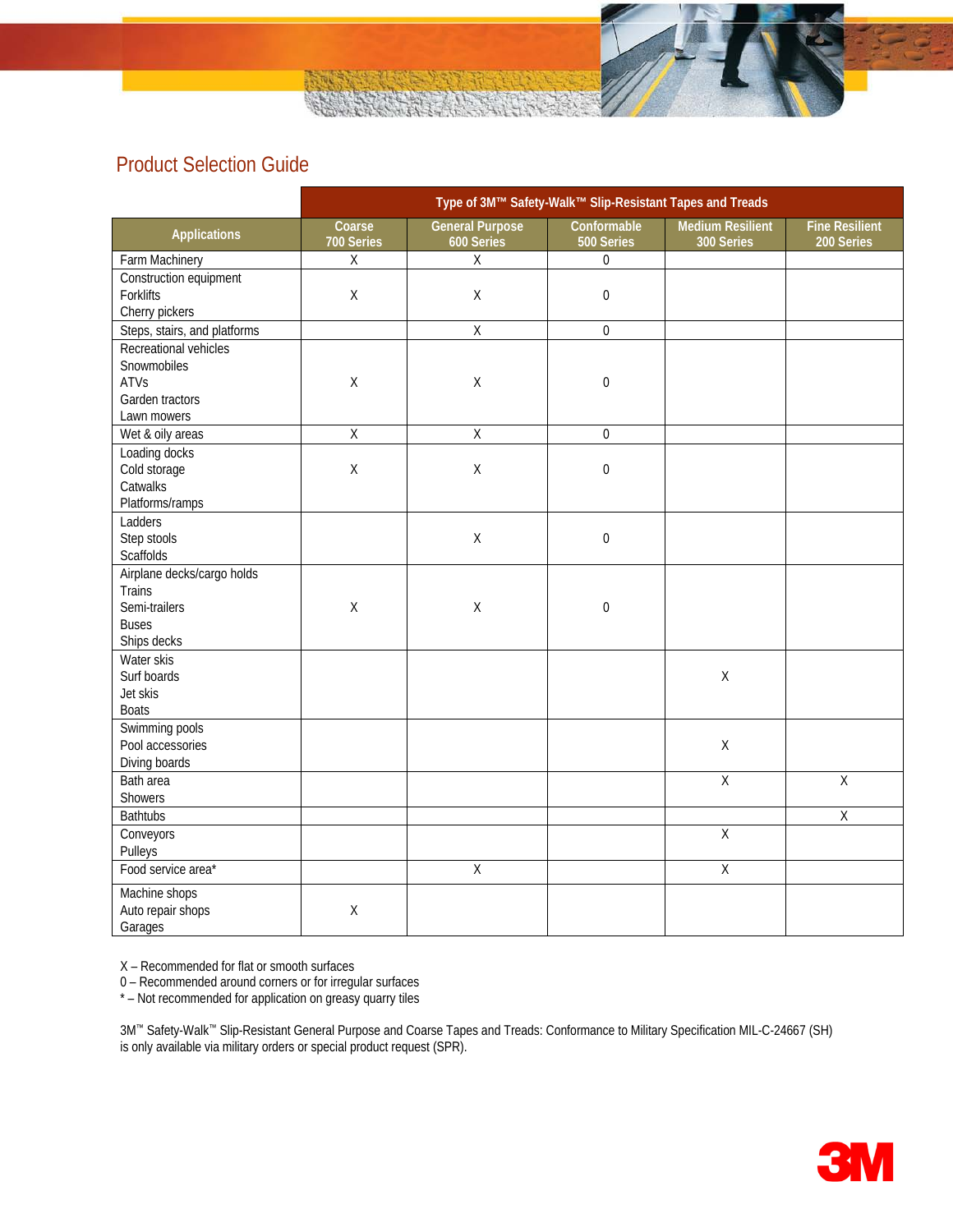# **Typical Properties**

|                                                                                                     | Type of 3M™ Safety-Walk™ Slip-Resistant Tapes and Treads |                      |                                      |                                         |                                       |                                               |                                                 |  |  |  |
|-----------------------------------------------------------------------------------------------------|----------------------------------------------------------|----------------------|--------------------------------------|-----------------------------------------|---------------------------------------|-----------------------------------------------|-------------------------------------------------|--|--|--|
|                                                                                                     | Coarse<br>700 Series                                     |                      | <b>General Purpose</b><br>600 Series | Conformable<br>500 Series               | <b>Medium Resilient</b><br>300 Series | <b>Fine</b><br><b>Resilient</b><br>200 Series | <b>Test Method</b>                              |  |  |  |
| Color                                                                                               | <b>Black #710</b><br>Gray #770                           | <b>Black</b><br>#610 | Safety Yellow<br>#630<br>Clear #620  | <b>Black #510</b><br>Safety Yellow #530 | Black #310<br>Gray #370               | Clear $#220$<br><b>White #280</b>             |                                                 |  |  |  |
| Applied Thickness (in.)                                                                             | .05                                                      | .03                  | .04                                  | .04                                     | .05                                   | .02                                           | MIL-C-24667                                     |  |  |  |
| (mm)                                                                                                | 1.2                                                      | .71                  | .91                                  | .91                                     | 1.1                                   | .58                                           | SHIPS*                                          |  |  |  |
| Applied Weight (oz.)/ ft. <sup>2</sup>                                                              | 5.5                                                      | 2.4                  | 2.4                                  | 2.8                                     | 2.7                                   | 2.1                                           | MIL-C-24667                                     |  |  |  |
| $(g)/m^2$                                                                                           | 1,720                                                    | 732                  | 732                                  | 854                                     | 827                                   | 640                                           | SHIPS*                                          |  |  |  |
| Minimum Application                                                                                 | 40°F                                                     | $40^{\circ}$ F       | $40^{\circ}$ F                       | 40°F                                    | 40°F                                  | $50^{\circ}$ F                                |                                                 |  |  |  |
| Temperature                                                                                         | $(4^{\circ}C)$                                           | $(4^{\circ}C)$       | $(4^{\circ}C)$                       | $(4^{\circ}C)$                          | $(4^{\circ}C)$                        | $(10^{\circ}C)$                               |                                                 |  |  |  |
| Maximum Service                                                                                     | 175°F                                                    | 175°F                | 150°F                                | 175°F                                   | 175°F                                 | $150^{\circ}$ F                               | 3M-SW-29.0                                      |  |  |  |
| Temperature                                                                                         | $(79^{\circ}C)$                                          | $(79^{\circ}C)$      | $(66^{\circ}C)$                      | $(79^{\circ}C)$                         | $(79^{\circ}C)$                       | $(66^{\circ}C)$                               |                                                 |  |  |  |
| Flammability<br>Average Critical:<br>Radiant Flux W/cm2<br><b>NFPA Classification</b>               |                                                          | 1.01<br>Class I      | 1.02<br>Class I                      | 1.02<br>Class I                         | 0.37<br>Class II                      | 1.08<br>Class I                               | <b>ASTM E648-10e1</b><br><b>or</b><br>(NFPA253) |  |  |  |
| Fire Retardancy, Smoke Density<br>and Toxicity:<br>Surface Flammability<br>T3003 Aluminum Substrate | Pass                                                     | Pass                 | Pass                                 | Pass                                    |                                       |                                               | IMO A653(16)<br>& MSC 61- (67)                  |  |  |  |
| (Baggage)                                                                                           | Pass                                                     | Pass                 | Pass                                 | Pass                                    |                                       |                                               | FAA 25.855-F-1                                  |  |  |  |
| T3003 Aluminum<br>Substrate (Interior surface)                                                      | Pass                                                     | Pass                 | Pass                                 | Pass                                    |                                       |                                               | FAA 28.853-F-1                                  |  |  |  |
| <b>Smoke Density</b><br>(Dm corrected)<br>Flaming                                                   |                                                          | 98                   | 47                                   | 8                                       | 78                                    | 153                                           | <b>ASTM E662-09</b><br><b>or</b><br>(NFPA258)   |  |  |  |
| Non-Flaming                                                                                         |                                                          | 97                   | 47                                   | 9                                       | 244                                   | 170                                           |                                                 |  |  |  |

## **Dynamic Coefficient of Friction**

|         | Condition |       |      |      |      |      |      |             |
|---------|-----------|-------|------|------|------|------|------|-------------|
| Rubber  | Dry       | i .05 | 1.04 | 1.02 | 1.04 | 1.06 | 1.29 |             |
|         | Water     | 0.00  | 1.02 | 1.05 | 0.94 | 0.83 | 0.86 |             |
|         | Oil       | 0.76  | 0.87 | 0.90 | 0.95 | 0.31 | 0.35 | MIL-C-24667 |
| Leather | Dry       | 0.65  | 0.74 | 0.78 | 0.72 | 0.73 | 0.66 | SHIPS*      |
|         | Water     | 0.83  | i.19 | 1.14 | 1.14 | 0.77 | 0.79 |             |
|         | Oil       | N/A   | N/A  | N/A  | N/A  | N/A  | N/A  |             |

### **Static Coefficient of Friction**

|         | Condition |      |      |      |      |      |      |             |
|---------|-----------|------|------|------|------|------|------|-------------|
| Rubber  | Dry       | 1.24 | 1.40 | 1.30 | 1.38 | 1.06 | 1.38 |             |
|         | Water     | 1.14 | l.30 | 1.25 | 1.25 | 0.84 | 0.81 |             |
|         | Oil       | 1.05 | 1.17 | 1.31 | 1.28 | 0.51 | 0.58 | MIL-C-24667 |
| Leather | Dry       | 0.90 | 1.00 | 1.05 | 1.04 | 0.81 | 0.82 | SHIPS*      |
|         | Water     | 1.05 | 1.64 | 1.48 | 1.46 | 0.81 | 0.93 |             |
|         | Oil       | N/A  | N/A  | N/A  | N/A  | N/A  | N/A  |             |

N/A = Not Applicable \* Supersedes Military Specification MIL-D-17951-E to which the 600 series of products was also qualified.

### **Slip Resistance**

| <b>Value</b>      |             |  |  |                 |
|-------------------|-------------|--|--|-----------------|
| Friction (dry)    | D12<br>נו א |  |  | DIN9Ger.)       |
| Volume (ml/dmsq.) | V8          |  |  | 51130 (ZH1/571) |

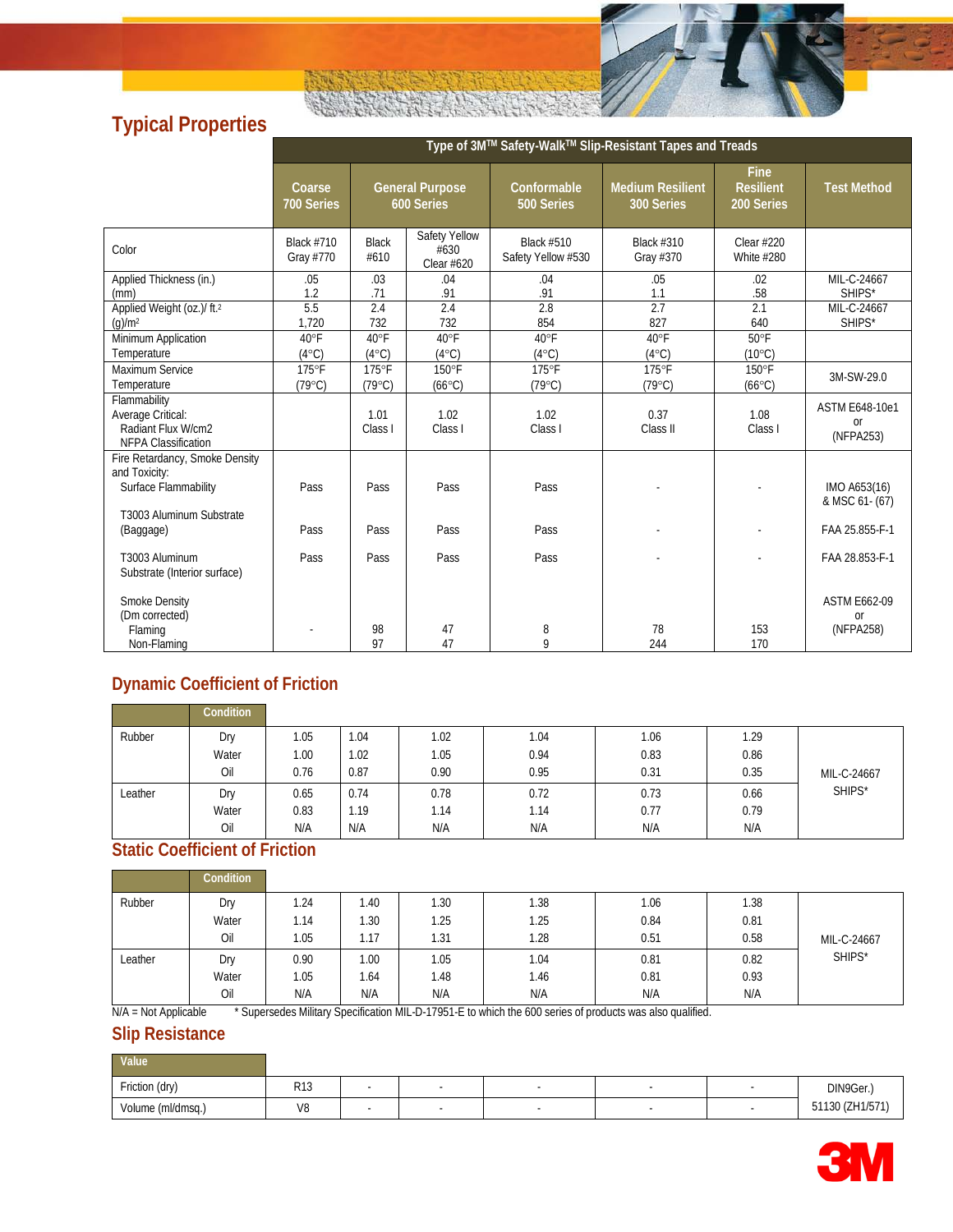### **Chemical Resistance**

Use this guide to help select the proper 3M™ Safety-Walk™ Slip-Resistant Tapes and Treads when exposure to chemicals is anticipated.

- Fine Resilient Clear may turn cloudy during continuous immersion in water. It will regain clarity after it dries.
- Colors may be affected by extended exposure to some chemicals.

|                                 | Type of 3M™ Safety-Walk™ Slip-Resistant Material |                      |                                      |                                            |                                       |                                               |  |  |
|---------------------------------|--------------------------------------------------|----------------------|--------------------------------------|--------------------------------------------|---------------------------------------|-----------------------------------------------|--|--|
| Chemical                        | Coarse<br>700 Series                             |                      | <b>General Purpose</b><br>600 Series | Conformable<br>500 Series                  | <b>Medium Resilient</b><br>300 Series | <b>Fine</b><br><b>Resilient</b><br>200 Series |  |  |
| Color                           | <b>Black #710</b><br>Gray #770                   | <b>Black</b><br>#610 | Safety<br>Yellow #630<br>Clear #620  | <b>Black #510</b><br>Safety Yellow<br>#530 | <b>Black #310</b><br>Gray #370        | Clear #220<br>White #280                      |  |  |
| Water                           | R                                                | R                    | R                                    | R                                          | R                                     | R                                             |  |  |
| Bleach                          | R                                                | R                    |                                      |                                            | $\mathsf{R}$                          | R                                             |  |  |
| 1% Hydrochloric Acid            | R                                                | $\mathsf{R}$         | $\mathsf{R}$                         | R                                          | $\mathsf{R}$                          | R                                             |  |  |
| 1% Sodium Hydroxide             |                                                  |                      | <b>NR</b>                            | <b>NR</b>                                  | R                                     | R                                             |  |  |
| Detergent (1% Dreft in Water)   | R                                                | R                    | $\mathsf{R}$                         | R                                          | $\mathsf{R}$                          | R                                             |  |  |
| Soap (1% Ivory Flakes in Water) | R                                                | R                    | R                                    | $\mathsf R$                                | $\mathsf{R}$                          | R                                             |  |  |
| Isopropyl Alcohol               | $\mathsf{R}$                                     | $\mathsf{R}$         | $\mathsf{R}$                         | R                                          | $\mathsf{R}$                          |                                               |  |  |
| Motor Oil                       | R                                                | $\mathsf{R}$         | R                                    | R                                          | $\mathsf{R}$                          | R                                             |  |  |
| Hydraulic Fluid (Skydrol 500B)  | <b>NR</b>                                        | <b>NR</b>            | R                                    |                                            | $\mathsf{R}$                          | <b>NR</b>                                     |  |  |
| Peanut Oil                      | R                                                | R                    | R                                    | $\mathsf{R}$                               | $\mathsf{R}$                          | R                                             |  |  |
| Methyl Ethyl Ketone             |                                                  |                      |                                      |                                            |                                       | <b>NR</b>                                     |  |  |
| <b>Mineral Spirits</b>          | R                                                | R                    | <b>NR</b>                            | <b>NR</b>                                  | <b>NR</b>                             | <b>NR</b>                                     |  |  |
| Gasoline (Unleaded)             | <b>NR</b>                                        | <b>NR</b>            | IC                                   | <b>NR</b>                                  | <b>NR</b>                             | <b>NR</b>                                     |  |  |
| 25% Sulfuric Acid Water         | R                                                | R                    |                                      | IC                                         | R                                     | R                                             |  |  |
| 50% Antifreeze in Water         | R                                                | R                    | R                                    | R                                          | $\mathsf{R}$                          | R                                             |  |  |
| Windshield Washer Fluid         | R                                                | R                    | R                                    | R                                          | $\mathsf{R}$                          | R                                             |  |  |
| Diesel Fuel                     | R                                                | R                    |                                      |                                            | <b>NR</b>                             | <b>NR</b>                                     |  |  |
| Salt Water                      | R                                                | R                    | R                                    | $\mathsf R$                                | R                                     | R                                             |  |  |

R = Recommended, generally not for continuous immersion.

I = Recommended for intermittent exposure only

IC = Can stand incidental contact, provided cleaning/rinsing is performed after exposure.

NR = Not recommended

# **Surface Preparation Table**

| <b>Surface</b>                                                                       | Solvent Wipe* | Strip Floor Finish;<br>Degrease; Wash and Rinse** | <b>Prime Coat</b><br>Recommended |
|--------------------------------------------------------------------------------------|---------------|---------------------------------------------------|----------------------------------|
| Bare metal/polyethylene/polypropylene                                                | Χ             |                                                   | No                               |
| Painted metal or plastic/painted wood/gel-coated<br>fiberglass/epoxy-coated floor*** | ∧             |                                                   | No                               |
| Rough or smooth porous concrete                                                      |               |                                                   | Yes                              |
| Painted or coated smooth concrete                                                    |               |                                                   | No                               |
| Vinyl tile/marble/terrazzo/ceramic                                                   |               |                                                   | No                               |
| Quarry Tile****                                                                      |               |                                                   | Yes                              |

\* Use solvent suitable for removing grease and oil. Follow manufacturer's directions for proper handling.<br>\*\* Use deternent degreaser or stripping chemical as appropriate

Use detergent, degreaser or stripping chemical as appropriate.

\*\*\* Untreated and treated wood must be painted before application of any 3M™ Safety-Walk™ Slip-Resistant Materials.

\*\*\*\* Not recommended for use in commercial kitchens.

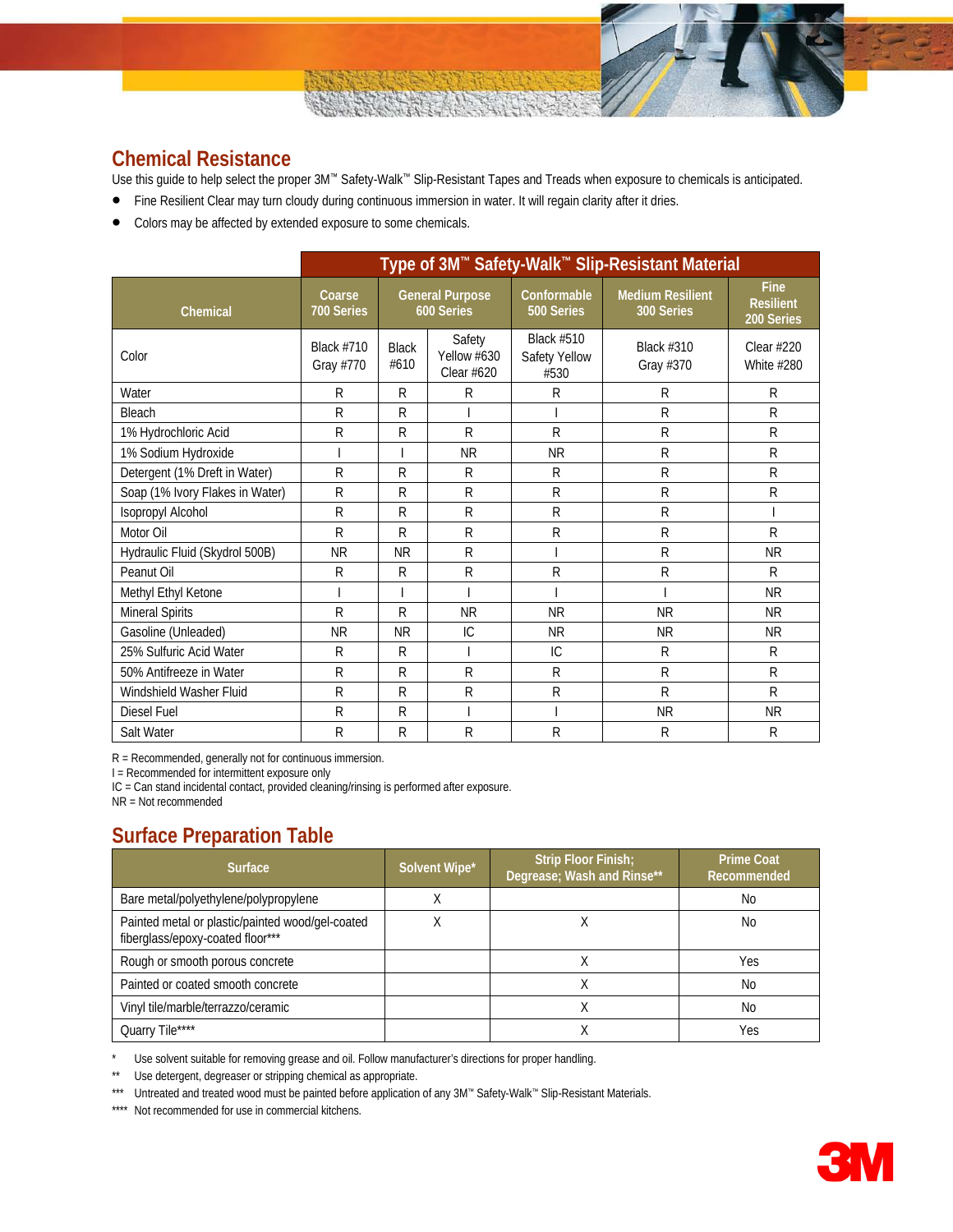

# **Directions for use:**

### Surface Preparation Instructions:

1. Make sure surface is clean, dry, smooth and above minimum application temperature when applying 3M™ Safety-Walk™ Slip-Resistant material. Repair or replace any broken or damaged surface.

#### **Minimum application temperatures:**

| Coarse (700 series)           | 40°F (4°C)           |
|-------------------------------|----------------------|
| General Purpose (600 series)  | 40°F (4°C)           |
| Conformable (500 series)      | 40°F (4°C)           |
| Medium Resilient (300 series) | $40^{\circ}$ F (4°C) |
| Fine Resilient (200 series)   | 50°F (10°C)          |

- 2. Remove chipped, cracked or peeled paint prior to applying Safety-Walk material.
- 3. Remove loose residue from surface.
- 4. If present, floor finish may be removed prior to application.
- 5. Referring to the Surface Preparation Table (Page 5), use the appropriate cleaner or solvent wipe to clean the surface. After cleaning, allow surface to dry thoroughly.

### Priming Instructions

- 1. Prime clean, dry surfaces with 3M™ Safety-Walk™ Primer, especially:
	- a. Uncoated concrete surfaces.
	- b. Coated, painted or porous concrete if surface is excessively rough.
	- c. Other porous surfaces.
- 2. Priming Instructions
	- a. Properly clean the surface following the Surface Preparation Table (Page 5).
	- b. Use a paint brush to apply a thin coat of Safety-Walk primer where material is to be placed.
	- c. Allow the primed area to dry thoroughly (no evidence of stickiness or tackiness) before applying Safety-Walk slip-resistant material. Approximate drying time is 15 minutes.

### Application Instructions:

**Tools Needed:** Rubber Hand Roller or Rubber Mallet

- 1. Individual pieces should be spaced a minimum of 1/2" apart and a maximum of 2" apart.
- 2. Round the corners of any pieces cut from rolls.
- 3. Peel protective liner back about 2" from one end and position piece on surface. IMPORTANT: Minimize touching adhesive with fingers.
- 4. Continue to remove liner. Press firmly in place as liner is removed. 5. For small pieces: Peel liner off piece. Holding piece by its edges,
- curve it gently with the adhesive side out. Align the middle of the piece over the middle of the target surface and press down.
- 6. Finally, press into firm contact with surface using a rubber hand roller by starting in middle and rolling out towards edges.
- 7. For applying 3M™ Safety-Walk™ Conformable Tapes and Treads, use a soft-headed rubber mallet to ensure product conformability to surface. Pound edges extra hard.
- 8. On steps, apply tread material 1/2" from stair edge to prevent edge curl and premature wear.

### Maintenance Instructions:

- To maintain product effectiveness, the application should be inspected periodically.
- To ensure that 3M™ Safety-Walk™ Slip-Resistant Materials are kept free of dirt and other residue that might impair functionality:
	- Coarse, General Purpose and Conformable tapes and treads should be deck brushed regularly.
	- Medium and Fine Resilient Treads should be mopped or deck brushed regularly.
- Use an appropriate degreaser/cleaner for general maintenance to keep material and surrounding surfaces dirt and grease free.
- To remove and replace worn or torn material:
	- Start by pulling up old material. Use of a heat gun may assist in this process.
	- After removal of old material, use 3M™ General Purpose Adhesive Remover (08987) or an equivalent product to soften adhesive residue and allow scraping of surface in preparation for product replacement.

### Important for Proper Application and Service Life

- 1. All surfaces must be clean, dry and at recommended temperature before applying product.
- 2. Rough or porous surfaces must be primed with 3M™ Safety-Walk™ Primer for proper adhesion.
- 3. A 3M™ Safety-Walk™ Rubber Hand Roller should be used to assure a firm bond when applying all Safety-Walk slip-resistant materials.
- 4. For extra protection from excessive moisture or liquids, use 3M™ Safety-Walk™ Edge Sealing Compound. Safety-Walk slip-resistant materials are not recommended for continuous immersion in water.
- 5. 3M™ Safety-Walk™ Slip-Resistant Material can be applied on most painted surfaces that are in good condition. The material will adhere as well as the base paint. Painted surfaces must be thoroughly dry before application of any 3M™ Safety-Walk™ Slip-Resistant Material.
- 6. Treated or untreated wood must be painted prior to application of 3M™ Safety-Walk™ Slip-Resistant Material.
- 7. Do not apply 3M™ Safety-Walk™ Slip-Resistant Material over surfaces with constant water contact or moisture seepage.
- 8. Do not apply 3M™ Safety-Walk™ Slip-Resistant Material over grouting. Avoid cracks in concrete and cracks in any surface.
- 9. 3M™ Safety-Walk™ Slip-Resistant Materials are not recommended for quarry tile in commercial kitchens due to constant oil exposure.
- 10. Store product in its original carton, preferably at 40°F (4°C) to 100°F (37.7°C). Humidity range of 40% to 60%.
- 11. It is recommended to use the product within five years from the date product is received.